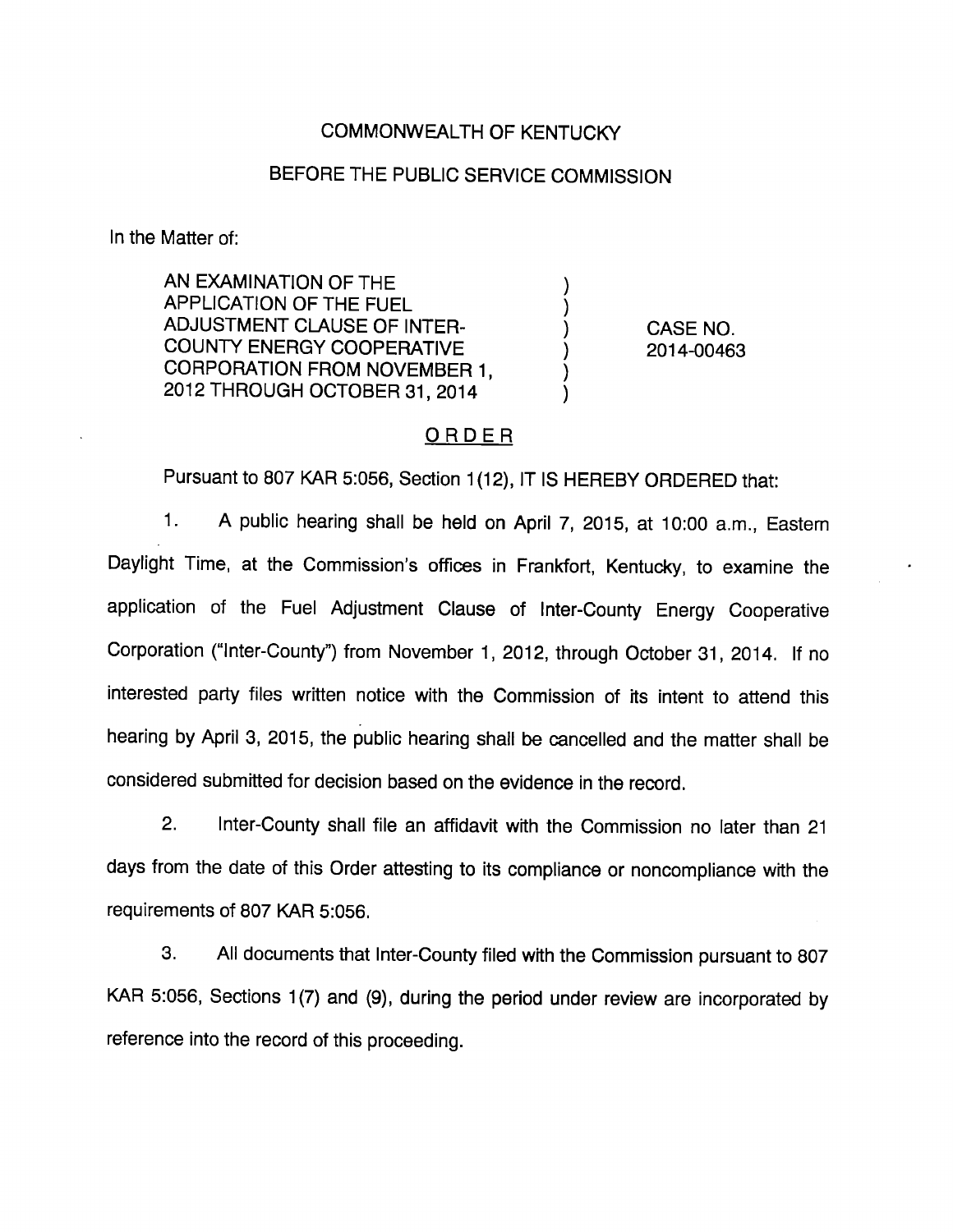4. Inter-County shall publish the following notice not less than seven days or more than 21 days prior to the public hearing in a newspaper of general circulation in its service areas or in a trade publication or newsletter going to all customers. Inter-County shall also file an Affidavit of Publication of Hearing Notice with the Commission no later than April 3, 2015.

> A public hearing will be held on Tuesday, April 7, 2015, at 10:00 a.m.. Eastern Daylight Time, at the offices of the Kentucky Public Service Commission, 211 Sower Boulevard, Frankfort, Kentucky, to examine the application of the Fuel Adjustment Clause of Inter-County Energy Cooperative Corporation for the period November 1, 2012, through October 31, 2014. Individuals interested in attending this hearing shall notify the Kentucky Public Service Commission in writing of their intent to attend no later than April 3, 2015. If no notices of intent to attend are received by that date, this hearing will be cancelled and the matter shall be considered submitted for decision based on the evidence in the record. Written notice of intent to attend this hearing should be sent to: Executive Director, Kentucky Public Service Commission, P.O. Box 615, Frankfort, Kentucky 40602.

5. The official record of the proceeding shall be by video only.

6. a. Inter-County shall file with the Commission, no later than 30 days from the date of this Order, its responses to all information requested in the Appendix to this Order. Responses to requests for information shall be appropriately bound, tabbed and indexed and shall include the name of the witness responsible for responding to the questions related to the information provided, with copies to all parties of record and the original and six copies to the Commission. When numerous sheets are required for an item, each sheet should be appropriately indexed, e.g., Item 1(a), Sheet 2 of 6.

b. Each response shall be answered under oath or, for representatives of a public or private corporation or a partnership or association or a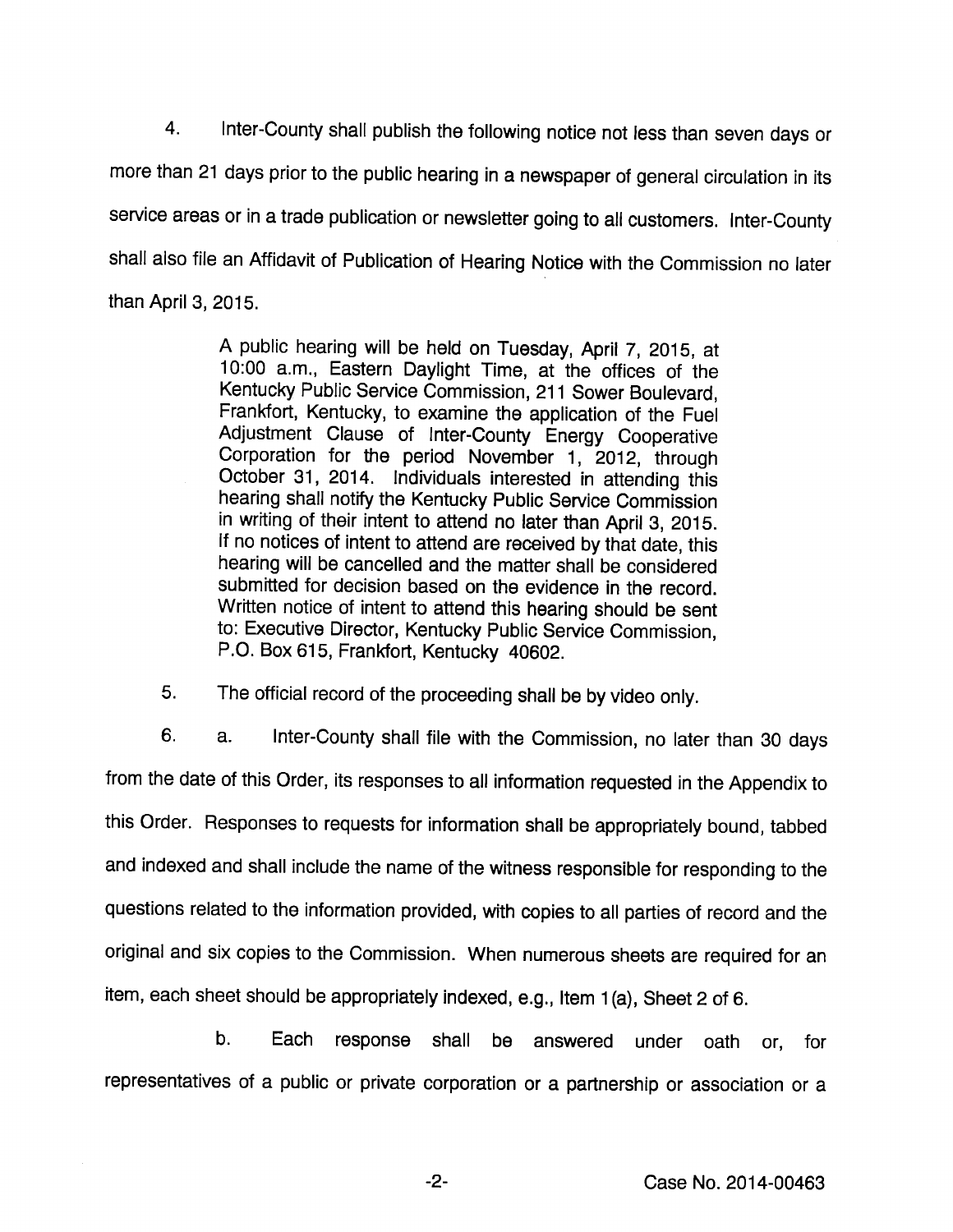governmental agency, be accompanied by a signed certification of the preparer or person supervising the preparation of the response on behalf of the entity that the response is true and accurate to the best of that person's knowledge, information, and belief formed after a reasonable inquiry.

c. A party shall make timely amendment to any prior response if it obtains information which indicates that the response was incorrect when made or, though correct when made, is now incorrect in any material respect.

d. For any request to which a party fails or refuses to furnish all or part of the requested information, that party shall provide a written explanation of the specific grounds for its failure to completely and precisely respond.

e. Careful attention should be given to copied material to ensure that it is legible.

f. A party filing a document containing personal information shall, in accordance with 807 KAR 5:001, Section 4(10), encrypt or redact the document so that personal information cannot be read.

By the Commission



ATTEST:

Caron D. Greenwell for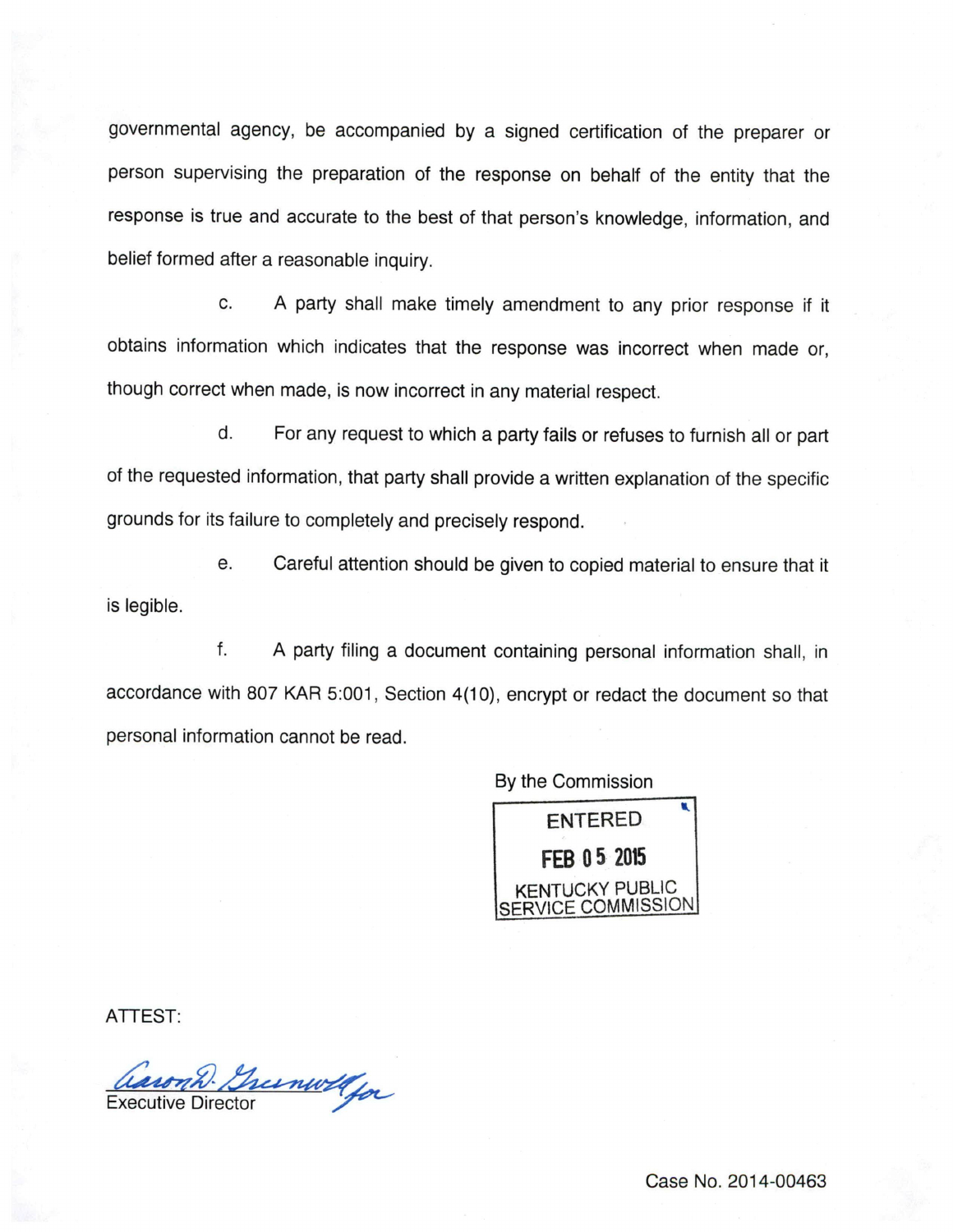#### APPENDIX

# APPENDIX TO AN ORDER OF THE KENTUCKY PUBLIC SERVICE COMMISSION IN CASE NO. 2014-00463 DATED FEB 0 5 2015

1. a. Provide a schedule of the calculation of the 12-month average line loss, by month, for November 2012 through October 2014.

b. Describe the measures that Inter-County has taken to reduce line loss during this period.

2. Provide Inter-County's monthly revenue reports (monthly billing summaries) showing the total revenue collected, including adjustments under the Fuel Adjustment Clause, as reported in Inter-County's monthly filings required by the Commission from November 1, 2012, through October 31, 2014.

3. Provide a schedule showing the calculation of the increase or decrease in Inter-County's base fuel costs per kWh as proposed by its wholesale electric supplier adjusted for Inter-County's 12-month average line loss for November 2012 through October 2014.

4. Provide a schedule of the present and proposed rates that Inter-County seeks to change, pursuant to 807 KAR 5:056, as calculated in Item 3 above, shown in comparative form.

5. Provide a statement showing, by cross-outs and italicized inserts, all proposed changes in rates. A copy of the current tariff may be used.